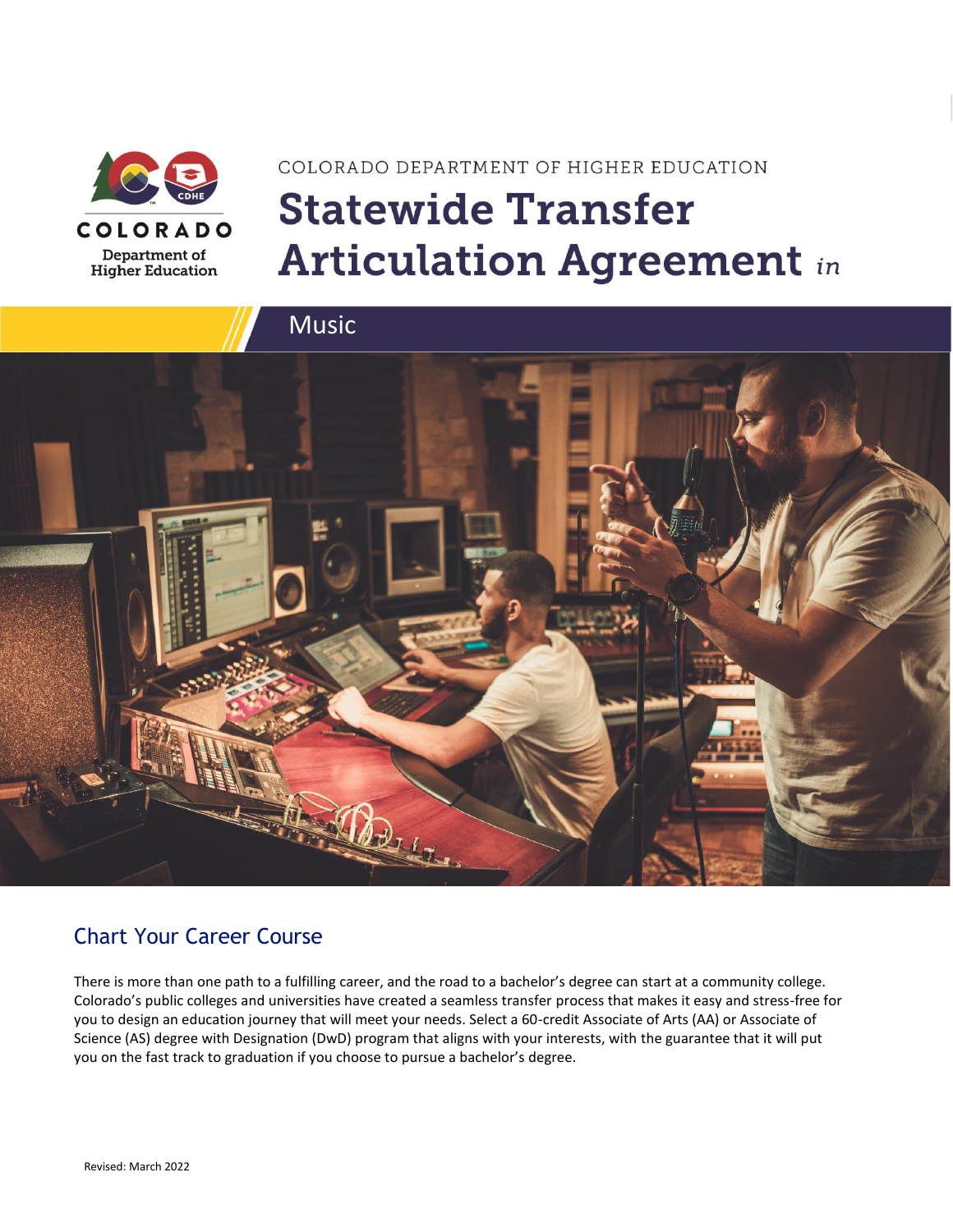# Introduction

If you express yourself through singing, writing songs, or playing an instrument, a Music degree can help you take your talents to the next level, whether on a stage or in a recording studio. In addition to honing your vocal or instrumental abilities, you will learn about music theory and composition and be immersed in the history of different musical styles and genres. If performance isn't your passion, there are plenty of opportunities behind the scenes as a music producer, concert promoter, or talent agent. You can also help others discover the joy and healing power of music as a music teacher or music therapist.

In an associate program in Music, you will receive "ear training" and private instruction to work on aspects of musicality such as pitch, tone, and rhythm. This degree is transferable to universities offering a bachelor's degree in music, as well as visual and performing arts.

The first year of a Music program will include math and English courses to meet general education requirements. The completion of introductory math and English courses in your first year is proven to greatly increase the likelihood of crossing the graduation stage, boosting your momentum along the academic pathway you select. Other general education courses on your pathway will cover topics in Arts and Humanities, History, Social and Behavioral Sciences, and Natural and Physical Sciences.

Program-specific courses may begin as soon as your first semester. These courses will become more advanced as you move along your degree pathway. Through this sequence of courses, your knowledge of music history, theory, performance, and composition will grow and deepen. Coursework will include Music Theory, Ear Training/Sight Singing, and Music Class I: Piano. After completing a 60-credit associate degree, your degree pathway can continue with guaranteed transfer to a college that offers bachelor's degrees.

#### **Degree Pathway Knowledge & Skills**

- Musicality
- Music theory and practice
- Performance skills
- **Collaboration**
- Creative thinking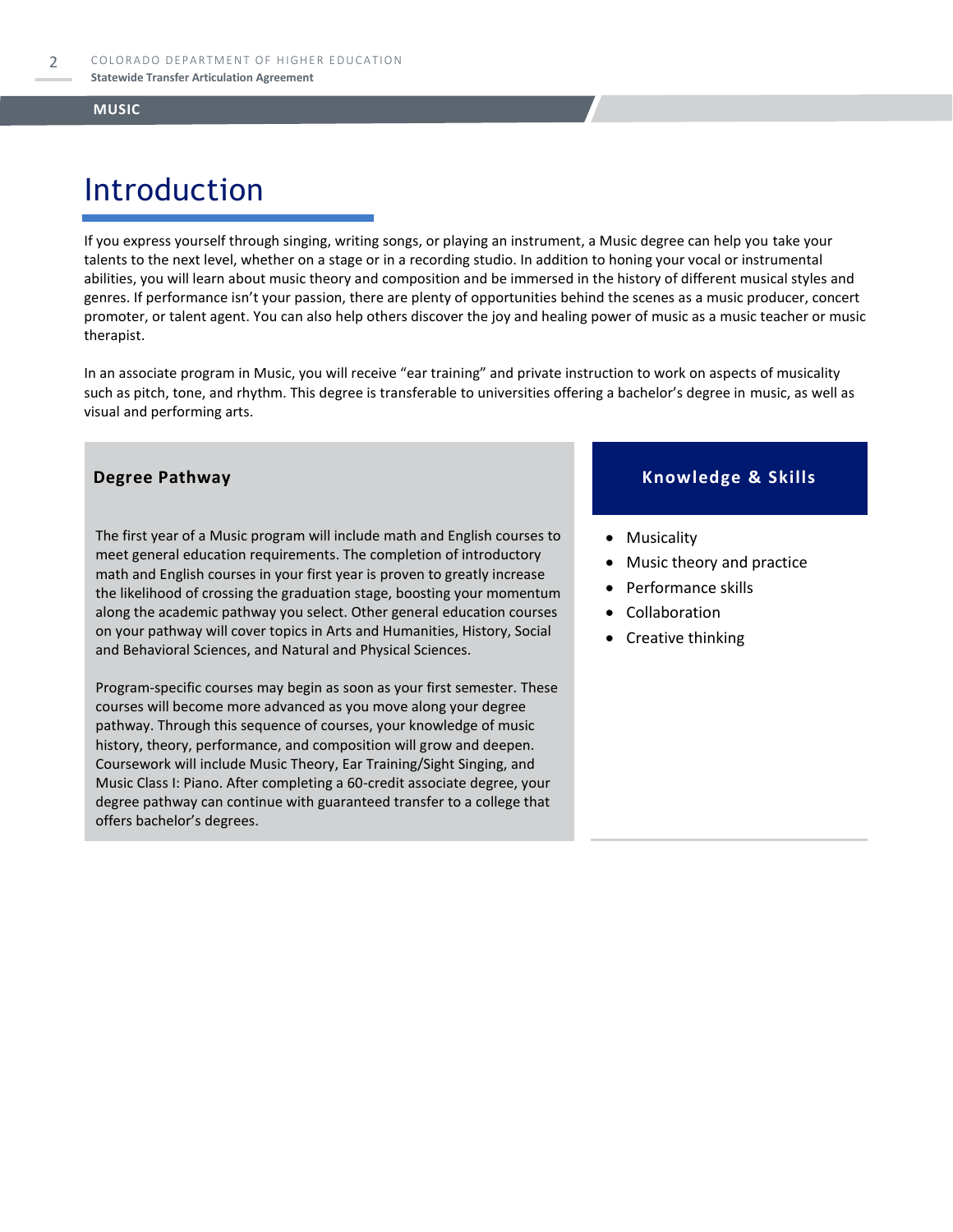### Participating Institutions

#### **Earn an Associate Degree with Designation (DwD)**

*From one of these Colorado public community/junior colleges*

**Aims Community College** [A.A. Music]

**Arapahoe Community College** [A.A. Music]

**Community College of Denver** [A.A. Music]

**Front Range Community College** [A.A. Music]

**Northeastern Junior College** [A.A. Music]

**Otero College** [A.A. Music]

**Pikes Peak Community College** [A.A. Music]

#### **Earn a Bachelor's Degree**

*From one of these Colorado public four-year institutions*

**Adams State University**  [B.A. Music; Liberal Arts emphasis]

**Colorado Mesa University**  [B.A. Music]

**Colorado State University-Ft Collins**  [B.A. Music]

**Colorado State University-Pueblo**  [B.A. Music]

**Fort Lewis College**  [B.A. Music; General Studies Music option] **Metropolitan State University of Denver**  [B.A. Music]

**University of Colorado Boulder**  [B.A. Music]

**University of Colorado Colorado Springs** [B.A. Visual & Performing Arts; Music option]

**University of Northern Colorado** [B.A. Music]

**Western Colorado University** [B.A. Music]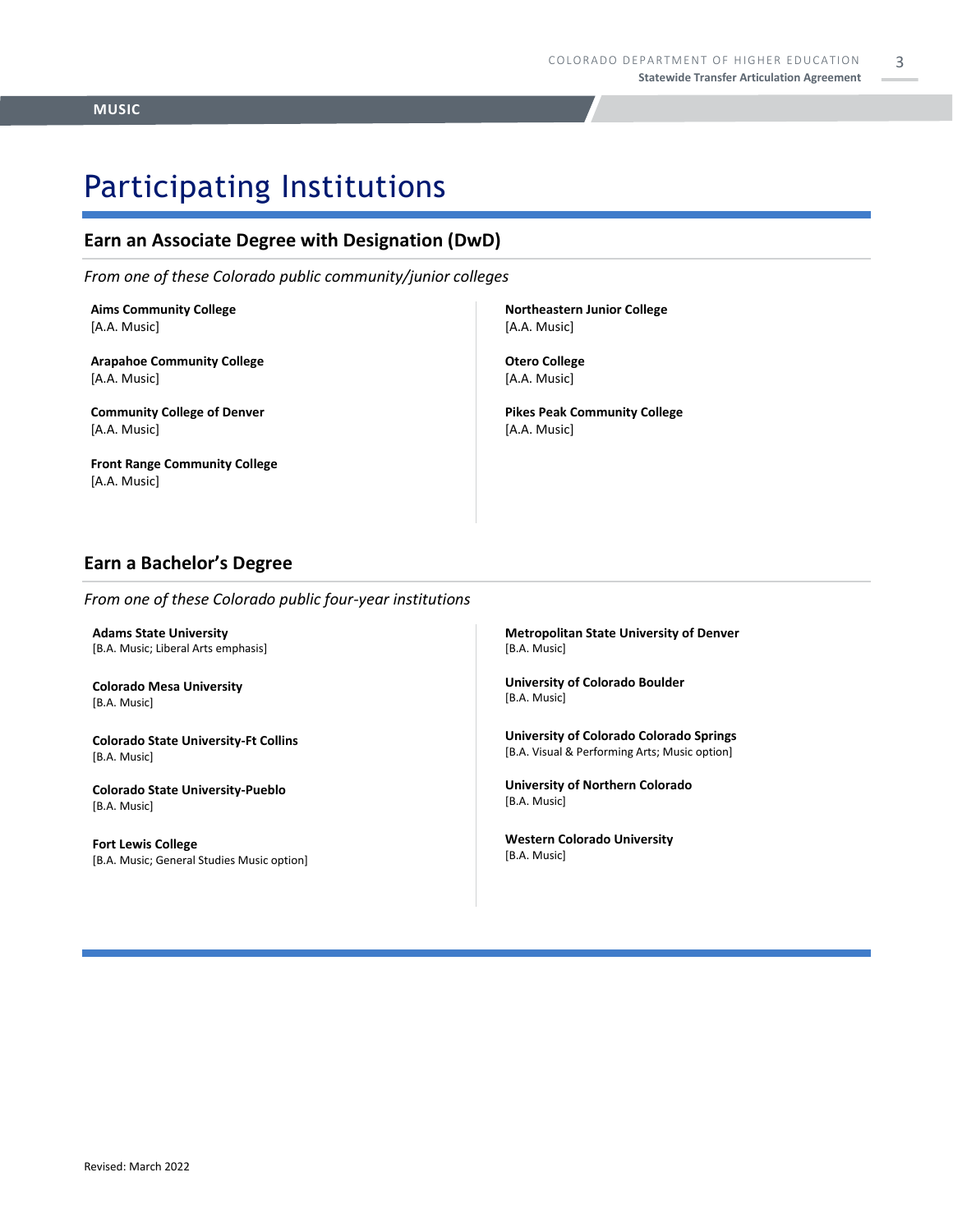# Prescribed Curriculum

### MUSIC

| Required Courses that Fulfill General Education Requirements<br><b>31 CREDIT HOURS</b> |                               |                                                                                                  |                                                                                                                                                                              |
|----------------------------------------------------------------------------------------|-------------------------------|--------------------------------------------------------------------------------------------------|------------------------------------------------------------------------------------------------------------------------------------------------------------------------------|
|                                                                                        | <b>Credit</b><br><b>Hours</b> | <b>Community College</b><br>Course No.                                                           | <b>Course Title or Category</b>                                                                                                                                              |
| (Written)<br>Communication                                                             | 6                             | ENG 121/1021 and<br>ENG 122/1022<br><b>OR</b><br>ENG 122/1022 and a<br>GT Pathways CO3<br>course | English Composition I (GT-CO1) and English Composition II (GT-<br>CO <sub>2</sub><br><b>OR</b><br>English Composition II (GT-CO2) and a GT Pathways CO3 course<br>$(GT-CO3)$ |
| <b>Mathematics</b>                                                                     | 3                             |                                                                                                  | One GT Pathways Mathematics course (GT-MA1), prefer MAT<br>120/1240 Mathematics for the Liberal Arts                                                                         |
| <b>Arts &amp; Humanities</b>                                                           | 6                             | MUS 121/1021<br>MUS 122/1022                                                                     | Music History: Medieval through Classical (GT-AH1)<br>Music History: Early Romantic Period to Present (GT-AH1)                                                               |
| <b>History</b>                                                                         | 3                             |                                                                                                  | One GT Pathways History course (GT-HI1)                                                                                                                                      |
| Social &<br><b>Behavioral Sciences</b>                                                 | 6                             |                                                                                                  | Two GT Pathways Social & Behavioral Sciences courses (GT-SS1,<br>$GT-SS2, GT-SS3$ <sup>1</sup>                                                                               |
| Natural &<br><b>Physical Sciences</b>                                                  | 7                             |                                                                                                  | Two GT Pathways Natural & Physical Sciences courses (GT-SC1, GT-<br>SC2); one must have the required laboratory (GT-SC1)                                                     |

### Additional Required Courses\* **26** CREDIT HOURS

| <b>Credit</b><br><b>Hours</b> | Course No.   | <b>Course Title</b>                        |
|-------------------------------|--------------|--------------------------------------------|
| 3                             | MUS 110/1010 | Music Theory I                             |
| 3                             | MUS 111/1011 | Music Theory II                            |
| 3                             | MUS 210/2010 | Music Theory III                           |
| 3                             | MUS 211/2011 | Music Theory IV                            |
| $\mathbf{1}$                  | MUS 112/1012 | Ear Training/Sight Singing I Lab           |
| $\mathbf{1}$                  | MUS 113/1013 | Ear Training/Sight Singing II Lab          |
| 1                             | MUS 212/2012 | Advanced Ear Training/Sight Singing I Lab  |
| $\mathbf{1}$                  | MUS 213/2013 | Advanced Ear Training/Sight Singing II Lab |
| 1                             | MUS 151/1051 | Ensemble I                                 |
| $\mathbf{1}$                  | MUS 152/1052 | Ensemble II                                |
| $\mathbf{1}$                  | MUS 251/2051 | Ensemble I                                 |
| $\mathbf{1}$                  | MUS 252/2052 | Ensemble II                                |
| $\mathbf{1}$                  | MUS 141/1041 | Private Instruction                        |
| $\mathbf{1}$                  | MUS 142/1042 | Private Instruction                        |
| $\mathbf{1}$                  | MUS 241/2041 | Private Instruction                        |
| $\mathbf{1}$                  | MUS 242/2042 | Private Instruction                        |
| $\overline{2}$                | MUS 131/1031 | Music Class I: Piano                       |

 $^1$  CSU-Ft. Collins requires that one of these courses be PSY 101/1001 General Psychology I.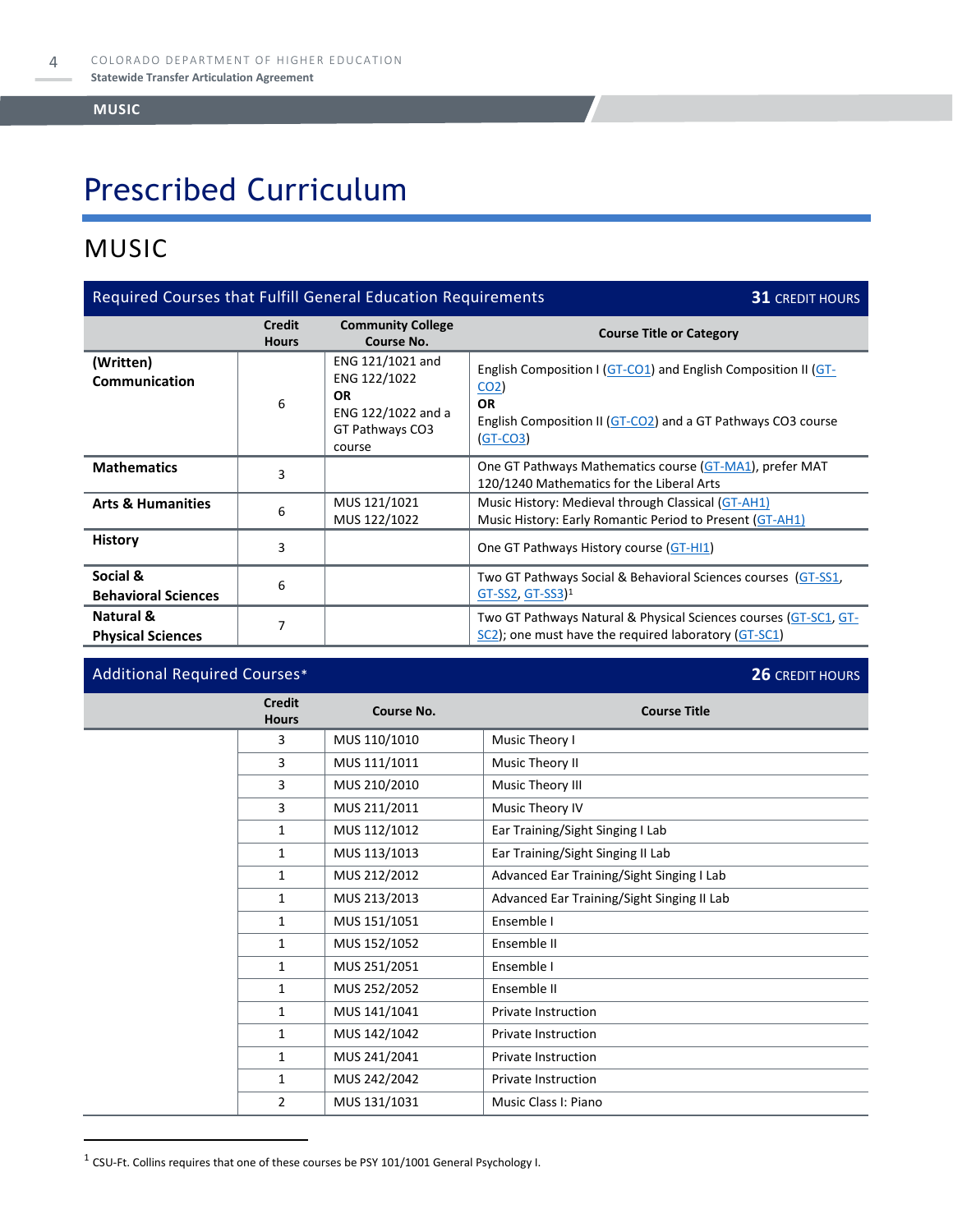#### Any MUSIC Electives **3** CREDIT HOURS

5

Total **60** CREDIT HOURS

\*Please note: if these credits are *not* required for the *major* at a receiving 4-year institution, they will be applied to the bachelor's degree as *elective credit* toward *graduation*. Please check with the receiving institution to determine in which way these courses will be applied.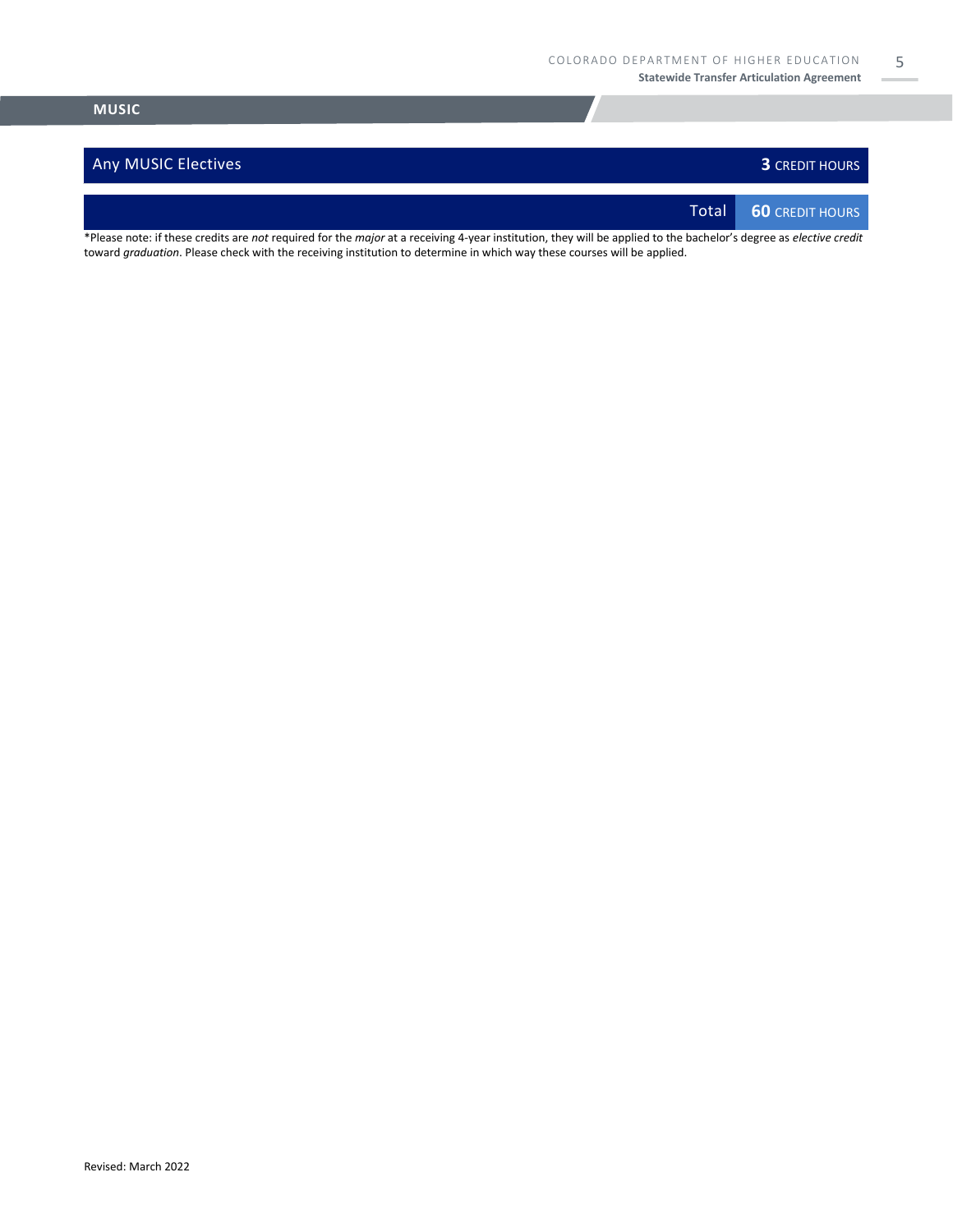# Course Planner

### MUSIC DEGREE PLAN

#### STUDENT NAME

| Institution:                   |                   |                     |                     |                  |  |
|--------------------------------|-------------------|---------------------|---------------------|------------------|--|
| Semester                       | <b>Course No.</b> | <b>Course Title</b> | <b>Credit Hours</b> | <b>Completed</b> |  |
|                                |                   |                     |                     |                  |  |
|                                |                   |                     |                     |                  |  |
|                                |                   |                     |                     |                  |  |
|                                |                   |                     |                     |                  |  |
|                                |                   |                     |                     |                  |  |
|                                |                   |                     |                     |                  |  |
| <b>Total Credits Completed</b> |                   |                     |                     |                  |  |

| Institution:                   |                   |                     |                     |                  |  |
|--------------------------------|-------------------|---------------------|---------------------|------------------|--|
| Semester                       | <b>Course No.</b> | <b>Course Title</b> | <b>Credit Hours</b> | <b>Completed</b> |  |
|                                |                   |                     |                     |                  |  |
|                                |                   |                     |                     |                  |  |
|                                |                   |                     |                     |                  |  |
|                                |                   |                     |                     |                  |  |
|                                |                   |                     |                     |                  |  |
|                                |                   |                     |                     |                  |  |
| <b>Total Credits Completed</b> |                   |                     |                     |                  |  |

| Institution:                   |            |                     |                     |                  |  |
|--------------------------------|------------|---------------------|---------------------|------------------|--|
| Semester                       | Course No. | <b>Course Title</b> | <b>Credit Hours</b> | <b>Completed</b> |  |
|                                |            |                     |                     |                  |  |
|                                |            |                     |                     |                  |  |
|                                |            |                     |                     |                  |  |
|                                |            |                     |                     |                  |  |
|                                |            |                     |                     |                  |  |
|                                |            |                     |                     |                  |  |
| <b>Total Credits Completed</b> |            |                     |                     |                  |  |

| Institution:                   |                   |                     |                     |                  |  |
|--------------------------------|-------------------|---------------------|---------------------|------------------|--|
| Semester                       | <b>Course No.</b> | <b>Course Title</b> | <b>Credit Hours</b> | <b>Completed</b> |  |
|                                |                   |                     |                     |                  |  |
|                                |                   |                     |                     |                  |  |
|                                |                   |                     |                     |                  |  |
|                                |                   |                     |                     |                  |  |
|                                |                   |                     |                     |                  |  |
|                                |                   |                     |                     |                  |  |
| <b>Total Credits Completed</b> |                   |                     |                     |                  |  |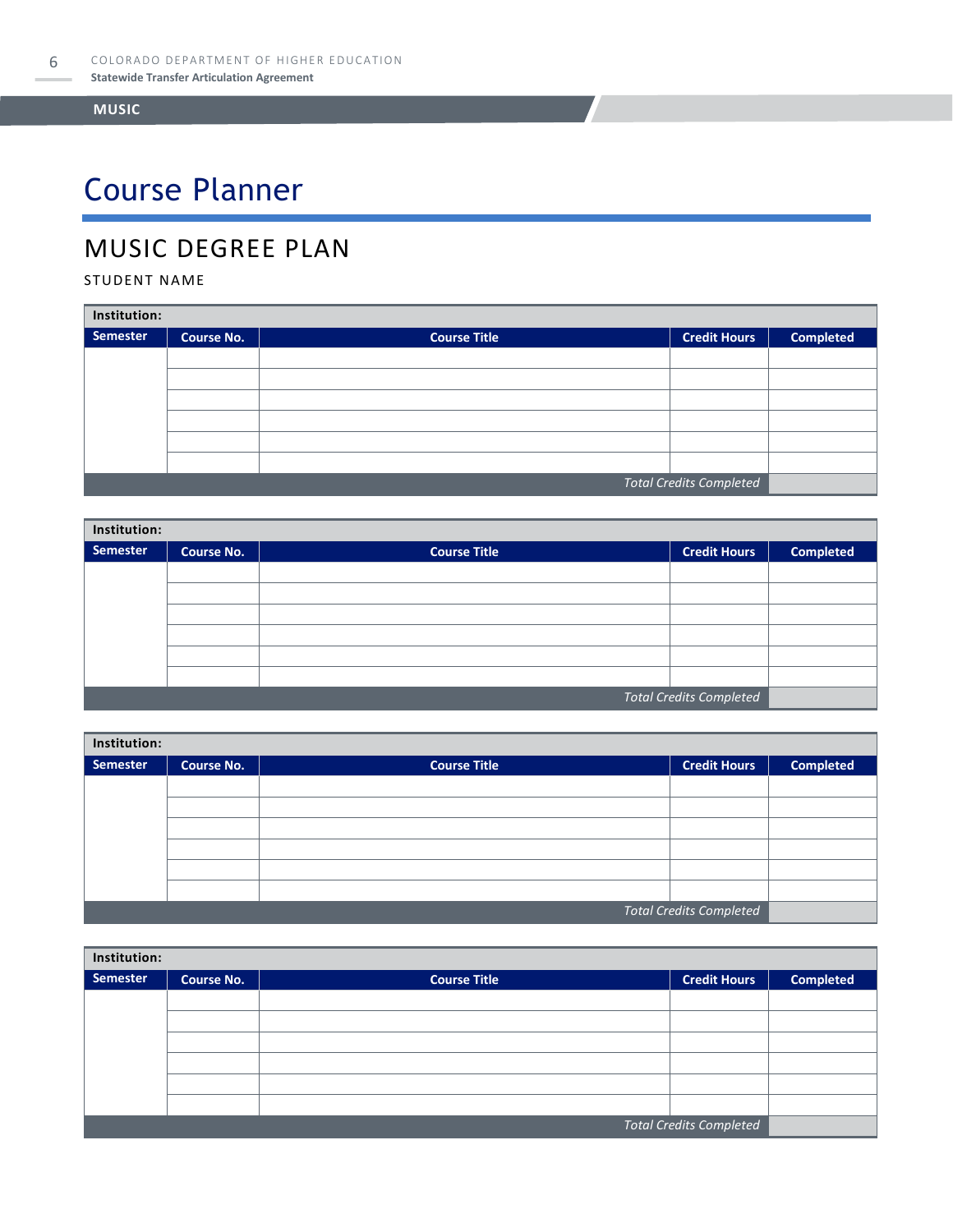7

## Contractual Language

#### **INTRODUCTION**

A statewide transfer articulation agreement identifies the community college courses students need to take in order to graduate from a community college with a 60-credit Associate of Arts (AA) or Associate of Science (AS) degree with designation (DwD). Students are responsible for informing the admissions counselor or transfer advisor at their receiving four-year institution that they are completing a DwD.

It is important for students to understand that completion of an AA or AS degree within two years requires them to complete an average of 15 credits per semester (or 30 credits per year). Also, research shows that students who take classes in their major area within their first 30 credit hours are more likely to persist and graduate.

The guarantees and limitations below describe the minimum requirements to which all participating institutions have agreed. Students who believe an institution is not meeting the guarantees described below can file a complaint with the [CDHE.](https://highered.colorado.gov/filing-student-complaint)

#### **GUARANTEES**

Students who complete a DwD pursuant to the prescribed curriculum in this statewide transfer articulation agreement **and** pass all 60 credits with a C- or higher **and** are admitted to the receiving institution's corresponding degree program (see cover page) are guaranteed the following:

- 1. Junior standing with no more than 60 remaining credits to meet the graduation requirements for the baccalaureate degree program covered by this articulation agreement.
- 2. Completion of the receiving institution's lower division general education requirements as defined by the GT Pathways curriculum.
- 3. The same graduation requirements as students who begin and complete this degree program at the four-year institution.
- 4. Admission to all Colorado public baccalaureate awarding institutions (*except* Colorado School of Mines) is guaranteed to applicants who have completed any AA or AS degree from a Colorado public two-year institution after high school graduation, provided certain requirements are met. To see these requirements, please refer to the Colorado Commission on Higher Education's [Admissions](https://highered.colorado.gov/sites/highered/files/2020-03/i-partf_0.pdf)  [Standards Policy](https://highered.colorado.gov/sites/highered/files/2020-03/i-partf_0.pdf), section titled "Guaranteed Transfer Admissions" [here.](https://highered.colorado.gov/educators/policy-funding/cche-policies-procedures) Please note: Students transferring to a University of Colorado institution (Boulder, Colorado Springs, Denver) must satisfy the CU System's MAPS (Minimum Academic Preparation Standards) requirement.
- 5. Per the Commission's [Prior Learning Assessment](https://highered.colorado.gov/sites/highered/files/2020-03/i-partx.pdf) policy, section 2.07, and pursuant to Colorado Revised Statutes §23-1-108 (7)(b)(II)(A), "a state institution of higher education that admits as a junior a student who holds an associate of arts degree, associate of applied science degree, or associate of science degree that is the subject of a statewide degree transfer agreement shall not require the student to complete any additional courses to fulfill general education requirements", and that the receiving institution of higher education is responsible for the total cost of tuition "for any credit hours that exceed the total credit hours required for a native student or that extend the total time to receive the degree beyond that required for a native student".
- 6. The Commission's Prior Learning Assessment policy also states "every Colorado public institution of higher education shall accept in transfer from within the institution and from other state institutions of higher education prior learning assessment credit awarded for GT Pathways requirements" (section 3.01), and "Colorado public institutions of higher education shall not prohibit students from meeting general education/GT Pathways requirements with prior learning assessment credit" (section 3.02).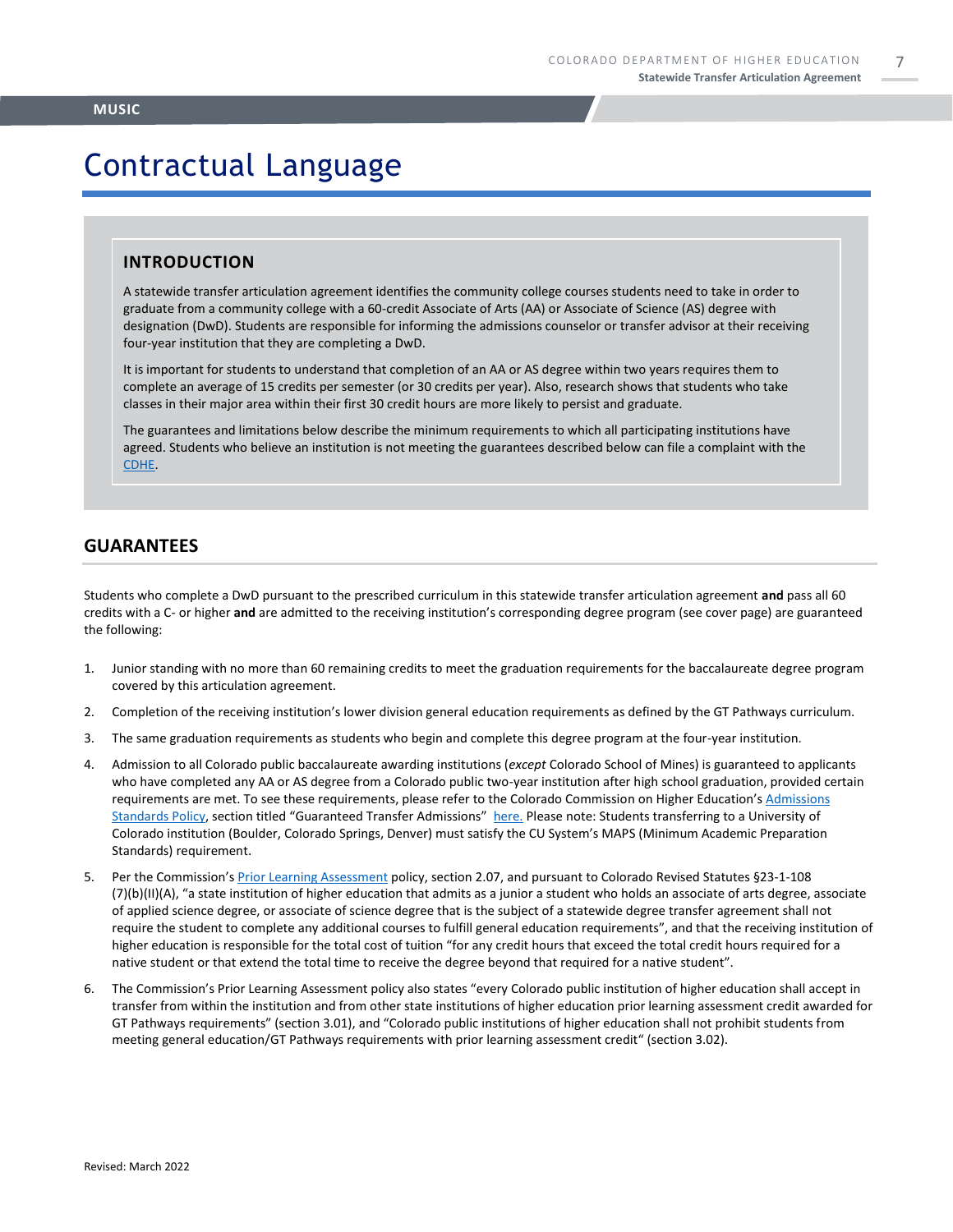#### **LIMITATIONS**

- 1. Students must meet all admission and application requirements at the receiving institution including the submission of all required documentation by stated deadlines. Students are advised to consult with the Office of Admissions at the institution to which they intend to transfer.
- 2. Only courses with grades of C- or higher are guaranteed to transfer.
- 3. Admission to a receiving institution does not guarantee enrollment in a specific degree program. Some programs at receiving institutions have controlled entry due either to space limitations or academic requirements.
- 4. The credit and course transfer guarantees described in this agreement apply to the specific degree programs covered by this agreement (see cover page). If the student changes majors, receiving institutions will evaluate application of the courses designated in this agreement to other degree programs on a course-by-course basis.
- 5. Students are allowed to use credits awarded by exam, such as AP (Advanced Placement) and IB (International Baccalaureate), as long as those exams are listed on the exam table[s here,](https://highered.colorado.gov/get-credit-for-what-you-already-know) or may use challenge exams to fulfill GT Pathways requirements (not necessarily major requirements) and those credits are guaranteed to transfer and apply to GT Pathways requirements at the receiving institution per the Colorado Commission on Higher Education's Policy I, X: Prior Learning Assessment. See the [entire policy](https://highered.colorado.gov/sites/highered/files/2020-03/i-partx.pdf) for more information.
- 6. The receiving institution shall accept all applicable credits earned within ten years of transfer to the receiving institution. Credits earned more than ten years earlier will be evaluated on a course-by-course basis.
- 7. All the courses a student needs to take in the associate degree program covered by this statewide transfer articulation agreement are listed in the prescribed curriculum. Course substitutions are allowed as long as the student and both the sending and receiving institutions agree to the substitution; such agreement should be documented in writing and the student should keep a copy until the baccalaureate degree is conferred. Note that if students substitute a course, then this is no longer a statewide agreement and some of the guarantees are only for the receiving institution that agreed to the substitution. **Any additional courses taken in the discipline covered by this agreement might not count toward the requirements of the major at the receiving institution.** Students can avoid this problem by taking no more courses in the discipline beyond those identified in the prescribed curriculum. STUDENTS SHOULD CONSULT THE PROGRAM ADVISOR AT THE RECEIVING INSTITUTION FOR GUIDANCE. Any advisement from an academic advisor should be obtained IN WRITING.
- Students seeking K-12 teacher licensure may not use this agreement because teacher preparation programs have different requirements for educator licensure.

*Because of the limitations above, students must consult with the Office of Admissions at the institution to which they are transferring.*

#### **Addendum to Agreement**

Students who do not complete an AA/AS degree can use the prescribed curriculum in a statewide transfer articulation agreement as a common advising guide for transfer to all public institutions that offer the designated bachelor's degree program. Please note the following:

- 1. Students are guaranteed application of general education courses completed with a C- or higher in the prescribed curriculum in this agreement up to the established maximum in each GT Pathways content area.
- 2. Except in special cases (e.g., the partial completion of a required sequence of courses or variation in the number of credit hours institutions award for course equivalents), students can expect that courses specified within the prescribed curriculum in this agreement, successfully completed with a C- or higher, will fulfill the relevant course requirements in the designated major.
- 3. Receiving institutions will evaluate all courses other than those specified in this agreement on a course-by-course basis.

Students transferring without a completed AA/AS degree must consult with the Office of Admissions at the institution to which they are transferring to review the issues identified above, and to make sure they meet all admission and application requirements at the receiving institution, including the submission of all required documentation by stated deadlines.

This agreement will be reviewed by disciplinary faculty no less frequently than every five years. *The agreement will remain in force until such time as it is formally modified or terminated.*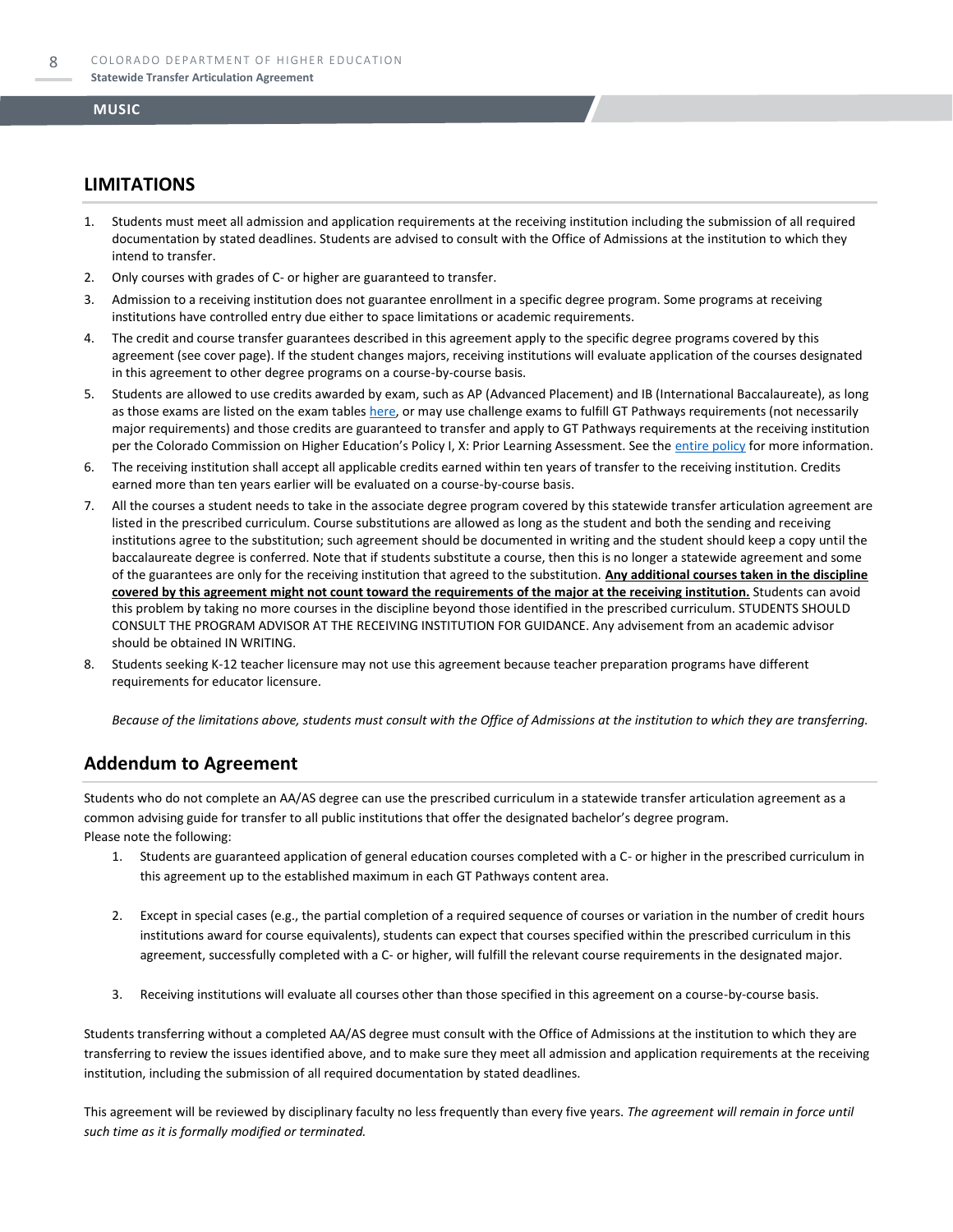The Department of Higher Education – in consultation with the General Education Council – may make minor technical changes to this agreement on behalf of participating institutions. The most current version of the agreement can be found on the [CDHE website.](https://highered.colorado.gov/transfer-degrees) Institutions that wish to join or withdraw from this agreement should consult the Division of Academic Affairs at the Colorado Department of Higher Education. Terms and processes are outlined in the Commission's policy on Statewide Transfer and GT Pathways, available at the [CDHE website.](https://highered.colorado.gov/educators/policy-funding/general-education-ge-council/gtpathways/transfer-agreements)

A paper or hard copy of this document may not be the most current version of the agreement—check th[e website](https://highered.colorado.gov/transfer-degrees) of the Colorado Department of Higher Education for the most current version.

*Signatures from institutional/system Chief Academic Officers for all participating institutions, as listed on the cover page, have signed this agreement. Signatures of Chief Academic Officers, who possess or have been delegated authority to enter into this agreement on behalf of their institution or institutions (in some cases by the institutional or system governing board), are on file in the Division of Academic Affairs at the Colorado Department of Higher Education.*